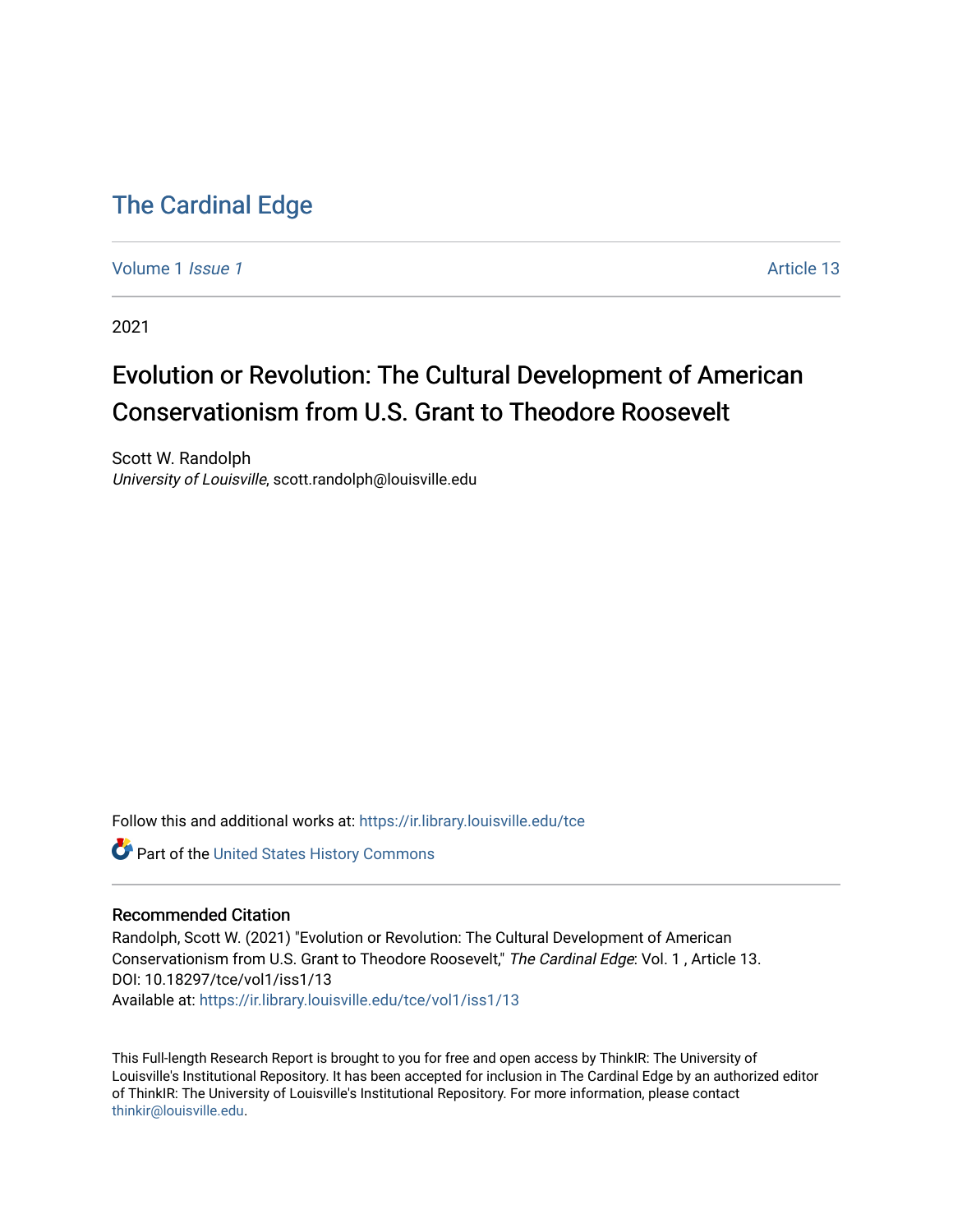# **Evolution or Revolution: The Cultural Development of American Conservationism from U.S. Grant to Theodore Roosevelt**

# Scott Randolph $1$

 $<sup>1</sup>$  The University of Louisville, Louisville, KY, USA</sup>

## **ABSTRACT**

This paper seeks to frame an understanding of the legal protections for American wilderness as a result of various cultural and intellectual movements in the United States during the middle to late nineteenth century. The paper considers the rise of scientific analysis of the American West, the humane movement, romanticizing of the West, and increased federal power after the Civil War as principal contributions to the development of conservationism. The paper also considers conservation policies adopted by post-Civil War U.S. presidents from U. S. Grant to Theodore Roosevelt.

#### **KEYWORDS***:* History, United States History

Many Americans associate conservationism and federal action with the presidency of Theodore Roosevelt, and while Roosevelt was the most vigorous promoter of conservationism to occupy the highest office up to that point, the history of land and wildlife conservation and government protection stretched back far earlier than the beginning of the twentieth century. In recognition of "the need for scientific wildlife and land management," presidents from Ulysses Grant onwards considered themselves "conservationist-minded to some limited degree."<sup>1</sup> The actions and attitudes of presidents from Grant to Theodore Roosevelt reflected an ongoing shift in how Americans, specifically wealthy and influential Americans centered in the northeast, thought about wilderness conservation. The romanticization of the wilderness, the development of a scientific attitude towards wildlife and the land, recent scientific innovations, and a higher tolerance for the use of federal power combined to create a cultural attitude that led to widespread legal protections for land and wildlife in the period after the Civil War. These developments demonstrated the powerful influence that culture exercised on legal changes and culminated in the explosion of executive action protecting wilderness and wildlife under President Theodore Roosevelt.

<sup>1</sup> Douglas Brinkley, *The Wilderness Warrior: Theodore Roosevelt and the Crusade for America* (New York: Harper, 2009), 14.

The development of post-Civil War conservationism was not new and did not occur in a vacuum. East coast elites like the Adams family pushed for wildlife protections early on during the young republic's expansion. For example, "in 1828 President John Quincy Adams set aside more than 1,378 acres of live oaks on Santa Rosa Island" in Florida.<sup>2</sup> Early American artists and sportsmen also pushed for protective areas, such as George Catlin and John James Audubon. However, most Americans during the early nineteenth century did not hold conservationist sentiments. The American principle of property use butted against moves to protect valuable wildlife, with the early anti-conservationist sentiment exemplified by Andrew Jackson who in 1832 "denounced Adam's tree farm as an un-American federal land grab, an unlawful attempt to deny Floridians timber to use as they saw fit."<sup>3</sup> American culture had a long way to go before the broader public viewed the expansive land protections sought by Theodore Roosevelt as acceptable.

Importantly, however, the idea of a conservationist ethos had begun to germinate among eastern elites. Another intellectual precursor to the larger conservationist culture was Henry David Thoreau, who in 1858 argued for "a need to save wilderness for wilderness's sake."<sup>4</sup> Thoreau's depictions of a solitary and untouched wilderness as the perfect location for man to find his true

 $<sup>2</sup>$  Ibid., 3.</sup>

<sup>3</sup> Ibid., 3.

<sup>4</sup> Ibid., 4.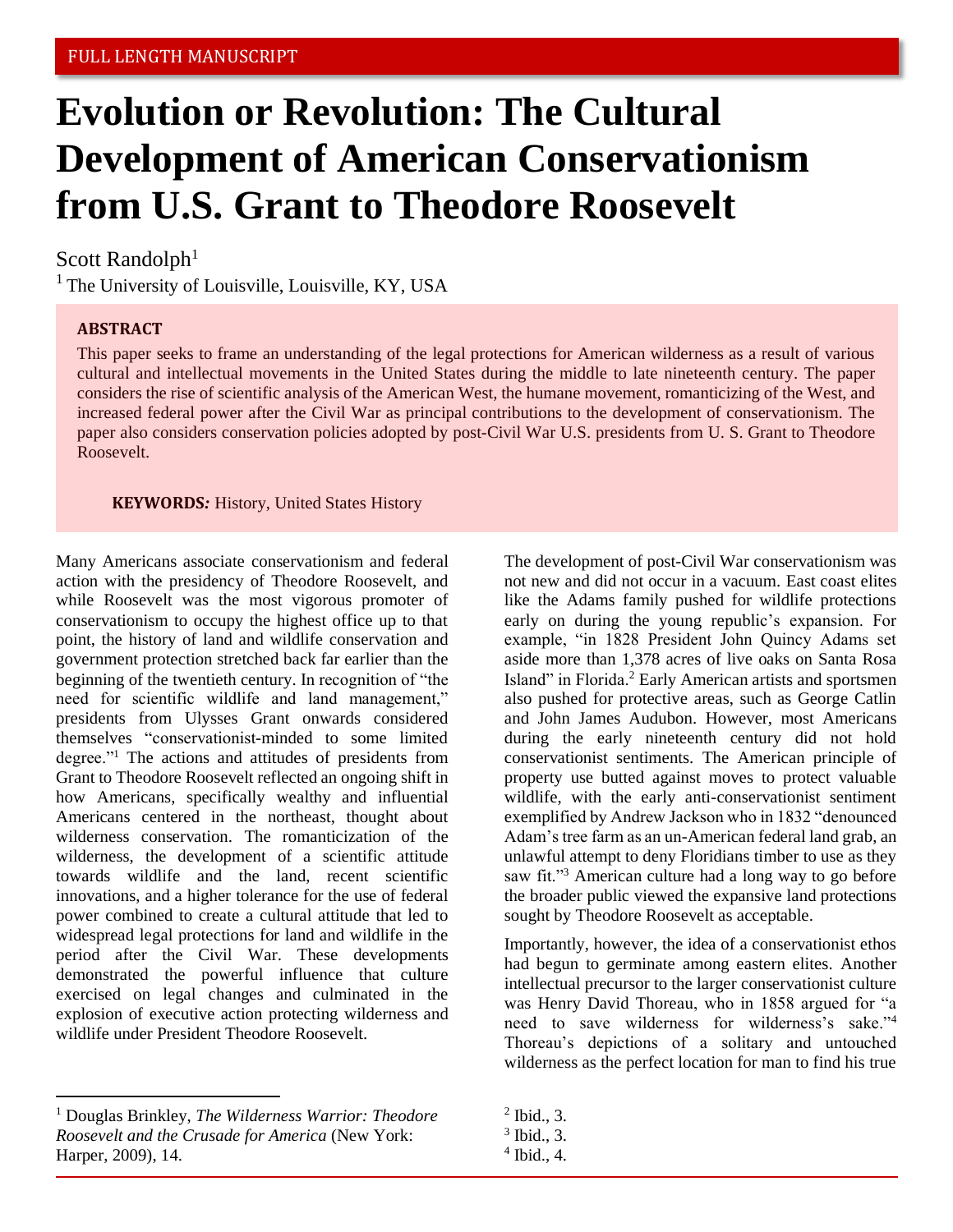self touched a cultural nerve in nineteenth-century America that would later be advanced by men like John Muir.<sup>5</sup> His high-minded approach to naturalism lead to the development of a romantic view of the wilderness that men like Roosevelt embraced, but Thoreau was still an exception, even among conservationists. Instead, the conservationist pioneers prior to the Civil War remained "well-to-do Eastern Seaboard hunters [who] loomed over the early campaigns to create wilderness preserves."<sup>6</sup>

Yet even though America's elite embraced the conservationist movement, the idea of preserving large tracts of western land remained an unrealistic dream until after the Civil War. Preservation was unlikely because western expansion prior to the Civil War involved pioneer families and settlers who sought to use the vast, available land to their advantage, not protect it for a conservationist or even long-term economic purpose. Only after the Civil War did this cultural attitude begin to change. In *Exploration and Empire*, historian William H. Goetzmann broke down American exploration of the West into three phases, with the third phase occurring from 1860-1900, "when botanists, paleontologists, ethnographers, and engineers sought scientific information."<sup>7</sup> Goetzmann wrote that this more scientific age of western expansion "was also a time for sober second thoughts as to the proper nature, purpose, and future directions of Western Settlement. Incipient conservation and planning in the national interest became in vogue, signifying the way that the West had come of age and its future had become securely wedded to the fortunes of the nation."<sup>8</sup> Rather than seeking to exploit the natural landscape, Americans and the United States government sought to understand and preserve it and the wildlife it contained.

Some of the reasons why Americans became interested in a scientific understanding of the wilderness were economic. Historian Douglass Brinkley observed that after the Civil War "the U.S. Congress was eager to inventory the mineral wealth west of the Mississippi River," where the government owned "more than 1.2 billion acres … but had surveyed only about one-sixth of this land."<sup>9</sup> This desire to account for the wealth of the West led to the influx of scientific-minded individuals that Goetzmann described. As trained scientific

<sup>5</sup> Timothy J. Curry and Kiernan O. Gordon, "Muir,

professionals began to enter the West with the goal of understanding it—not exploiting it, although that remained an objective—scientific analysis became the primary means of exploring and working on the frontier, rather than merely being a drag-behind.<sup>10</sup>

However, professional scientific work in the pursuit of economic gain was not the only factor contributing to a new cultural understanding of the vast wilderness of the West. Additionally, "starting after the Civil War, Americans were faced with the revolutionary impact of Darwinism."<sup>11</sup> Published in 1858, Charles Darwin's *On the Origin of Species* became the most hotly debated intellectual and scientific topic of the age. Darwin's work revolutionized the way people understood biology, and that revolutionary understanding carried over into how upper-class and politically active Americans understood wildlife—both plants and animals. Rather than an economic resource, fauna were seen as items of profound scientific and cultural interest, as demonstrated by the advent of natural history museums, including the American Museum of Natural History in 1869, which Theodore Roosevelt, Sr. helped to found.<sup>12</sup>

Historian Darrin Lunde noted that the widespread distribution of Darwin's work made "nature study all the rage in mid- to late-nineteenth-century America" and an important part of a young aristocrat's education.<sup>13</sup> The popularity of naturalist science and the opening of the West to scientific exploration created a profitable environment for scientific expeditions to the frontier. One of the most notable of those expeditions was the 1870 Marsh Expedition that traveled across the western prairie in search of fossils. The expedition discovered "over one hundred species of extinct vertebrates new to science" which attracted the attention of the scientific community as well as "the American public at large."<sup>14</sup> Science, that is science dedicated to understanding nature and the diversity of life, had the attention of Americans back east.

Darwinism and naturalism also had serious implications for recreational approaches to wildlife. Brinkley noted, "The Darwinian naturalists—including young Roosevelt—believed all animals and birds could feel pain; therefore, its deliberate infliction had to be stopped."<sup>15</sup> Stated in this way alone, the theories of

<sup>15</sup> Brinkley, *The Wilderness Warrior*, 46.

Roosevelt, and Yosemite National Park as an Emergent Sacred Symbol," *Symbolic Interaction* 40 (2017): 248.

<sup>6</sup> Brinkley, *The Wilderness Warrior*, 5.

<sup>7</sup> Ibid., 75.

<sup>8</sup> William H. Goetzmann, *Exploration and Empire: The Explorer and the Scientist in the Winning of the American West* (New York: Knopf, 1966), xiii-xiv. <sup>9</sup> Brinkley, *The Wilderness Warrior*, 74.

 $10$  Ibid., 75.

 $11$  Ibid., 8.

<sup>12</sup> Darrin Lunde, *The Naturalist: Theodore Roosevelt, a Lifetime of Exploration, and the Triumph of American Natural History* (New York: Crown, 2016), 34. <sup>13</sup> Ibid., 113.

<sup>14</sup> Ibid., 115.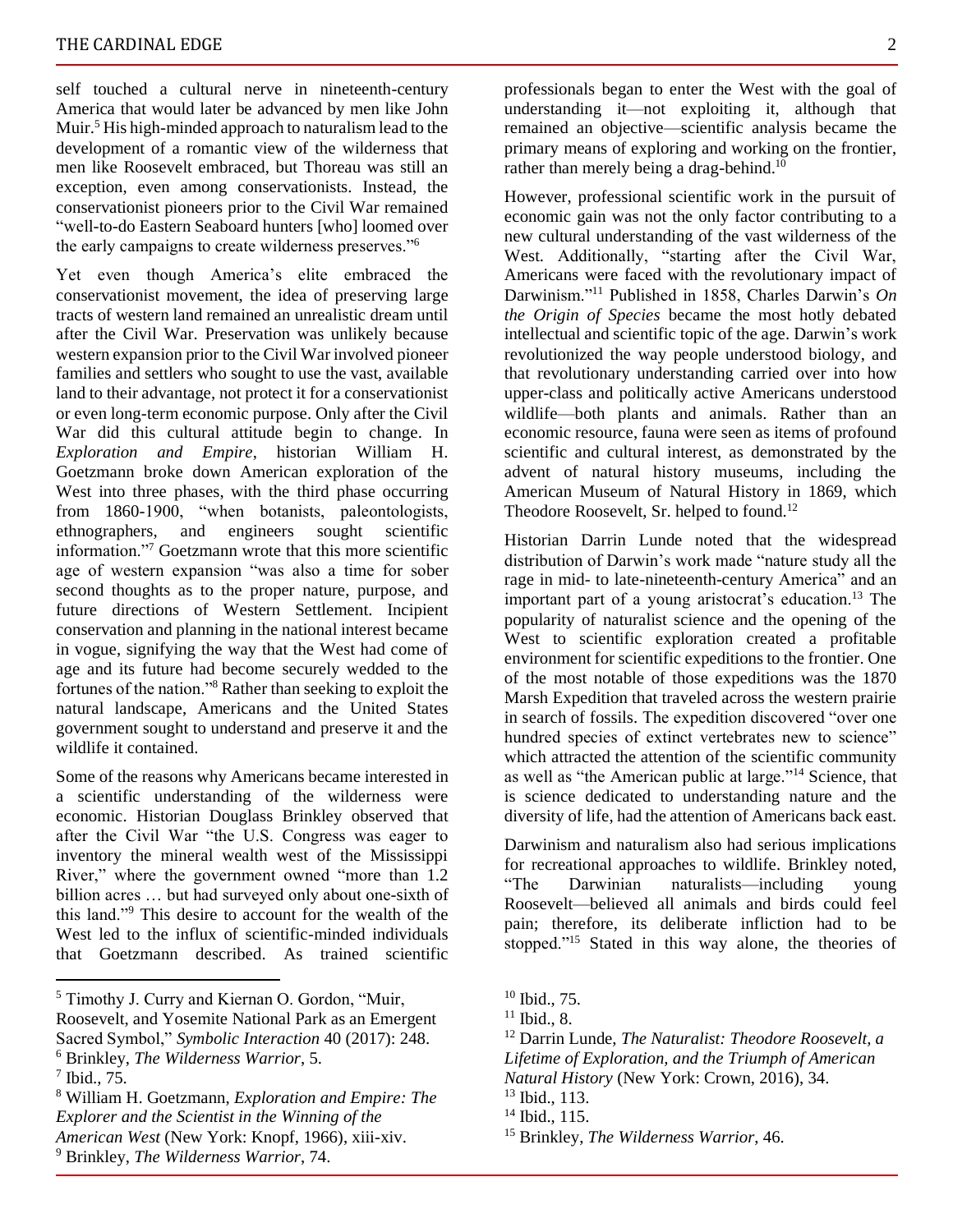Darwinian naturalists appeared to contrast sharply with the affinity most Eastern elites held for hunting, an activity they had been engaged in since before the days of John Quincy Adams and the earliest American conservationists. However, according to the naturalists, "hunting, if done correctly, was the *least* violent way for an animal to die."<sup>16</sup> For hunters who were concerned about the ethical treatment of animals—a sentiment that by the late-1800s was held by more than just radical naturalists—the concern was that animals be treated with respect and dignity, as befitted all creatures that could feel pain. Brinkley observed that hunters "insisted that they follow an ethical code that would protect 'wild creatures' from destruction by 'greed and wantonness.'"<sup>17</sup> The desire to protect the creatures of the wilderness from extinction caused by greed-driven killing frenzies was a principal cause for the eventual creation of dedicated wildlife reserves and parks.

Separate from, but related to, the burgeoning naturalist movement was the more urban-centered humane movement. In 1866, Henry Bergh founded the American Society for the Prevention of Cruelty to Animals.<sup>18</sup> Centered in New York City, the ASPCA sought to funnel laws against animal cruelty through the city council and New York state legislature. Although derided as nothing more than a madman, Bergh's efforts began to pay off by the mid-1870s as "laws against abuse of animals were starting to be seriously enforced.<sup>19</sup> The ASPCA saw pain inflicted upon animals in much the same way as the Darwinian naturalists, and the two movements, buoyed by their mutual desire to protect animals and preserve dignity in their treatment, led to growing acceptance of this protective ethos among the New York elite, including the Roosevelt family.

Most importantly, by revealing the unsavory reality of how people treated domesticated animals in New York, Bergh and the ASPCA made the political elite more comfortable with government regulation of animal treatment. Brinkley illustrated the rise of this sentiment with young Teddy Roosevelt as an example: "As a budding sportsman and an advocate of the humane movement, Roosevelt simply wanted hunting and the treatment of domesticated animals *regulated*. Species extinction, torture of animals, over hunting, lack of seasonal bag limits, cock and bull fighting—such activities were anathema to his gentlemanly outlook on life."<sup>20</sup> This idea of protecting animals with the force of

- $20$  Ibid., 59.
- <sup>21</sup> Ibid., 73.

law contrasted with the views of many Americans regarding their freedom to use their own property, echoing the early conflict between Adams and Jackson. However, the more genteel elements of American political life began to recognize the need for regulation of both domesticated animals and the vast wildlife of the **West** 

The confluence of scientific inquiry into wilderness, Darwinian naturalism, and the humane movement in the late-nineteenth century created an environment susceptible to increased regulatory protections for the wilderness, but another factor was the simple and timeless romanticization of the American West. Brinkley noted that during the 1860s and 1870s, "the interior American West was still a raw wilderness of snow-choked mountains, pristine forest, black lava rock, unknown canyons, and a buffalo-trodden prairie larger than Europe."<sup>21</sup> The massive and unfamiliar western landscape served as an object of the American cultural imagination from before the founding of the United States to the modern day. While this sentiment was often cerebral or philosophical, the effects of a romantic view of the West and its wilderness had a concrete impact on the protection of that wilderness.

The use of the photographic camera fostered the development of the western romanticism of the 1870s. Photographers such as W. H. Jackson and Timothy O'Sullivan captured the raw, natural beauty of Yellowstone, Utah's Wasatch Mountains, and other western landmarks.<sup>22</sup> Newspaper reports about the Washburn-Doane Expedition of 1870 and the Hayden expedition of 1871 captured the imagination of the public back east.<sup>23</sup> Western photographers also took dramatic photographs of explorers like George Armstrong Custer and John Wesley Powell. These photographs made their way back east into popular magazines and newspapers, and into the arms of young, aristocratic men with dreams of exploring the vast and unknown wilderness.<sup>24</sup> Those young men included Teddy Roosevelt, but also officials in the Department of the Interior and the Corps of Engineers who sought to understand—and protect—the vast western wilderness.

It was those government officials who had power to shape policy throughout the country. This reality was the result of years of increases in federal power since the Civil War. Towers noted that "federal actions during the Civil War

<sup>16</sup> Ibid., 47.

<sup>17</sup> Ibid., 47.

<sup>18</sup> Ibid., 52.

 $19$  Ibid., 52.

<sup>22</sup> Ibid., 74.

<sup>23</sup> Louis C. Cramton, *Early History of Yellowstone National Park and its Relation to National Park Policies* (Washington, D.C.: Department of the Interior, 1932), 12-24.

<sup>24</sup> Brinkley, *The Wilderness Warrior*, 74.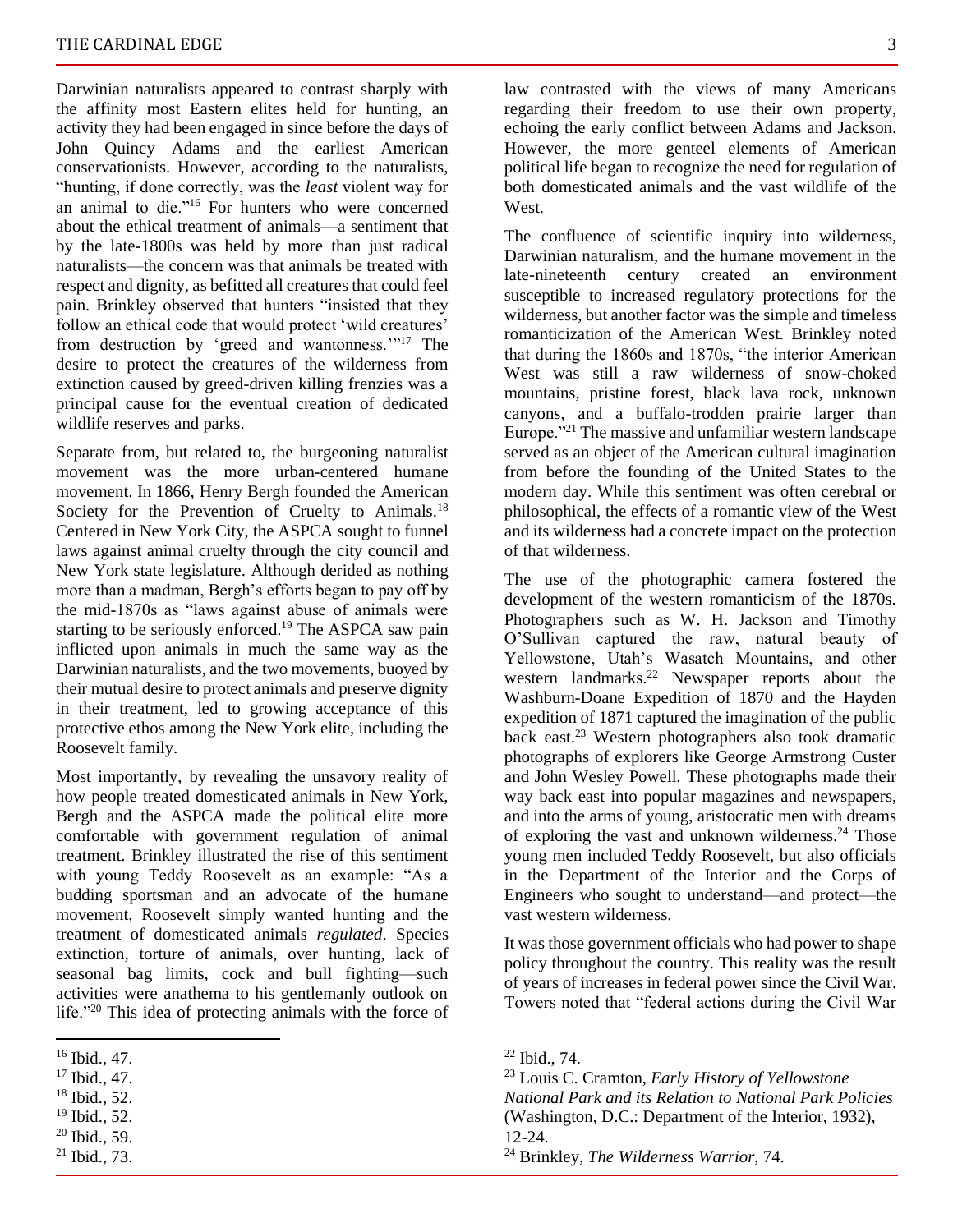era consolidated, in any reasonable definition of the term, the American nation."<sup>25</sup> That consolidation concerned federal efforts to ensure the political rights of freed Blacks and the reintegration of the South into the Union, but it also extended to other areas of federal policy. For example, historian Charles W. Calhoun observed that the Republican Party in the 1880s embraced "government activism" for the purpose of assisting "the nation's burgeoning industrialization" and economic growth.<sup>26</sup>

Political scientists Jeremy D. Bailey and Brandon Rottinghaus observed that increased use of executive orders and presidential proclamations denoted the rise of federal executive power during the post-Civil War period.<sup>27</sup> Specifically, they explained that "presidents in the 23 years after Reconstruction issued just as many of these proclamations as did presidents in the 70 years before the Civil War."<sup>28</sup> Notably, post-Reconstruction proclamations concerned domestic issues more often than proclamations prior to the Civil War, which typically concerned foreign policy. This suggested that presidents after 1860 were becoming more directly involved in domestic concerns than previous presidents. As a result of these movements and influences, Congress and various presidents began making moves to protect the wildlife and resources of the American West. One of the earliest steps occurred on June 30, 1864, when "Congress transferred the Yosemite Valley from the public domain to the state of California" with the stipulation that the land be protected and not sold.<sup>29</sup> While a relatively small step, the Yosemite Grant would set the stage for more substantive federal protections of wilderness. The first of those more substantive protections came eight years later in 1872 when President Ulysses S. Grant "signed into law the act that established the country's first national park at Yellowstone."<sup>30</sup> The establishment of Yellowstone National Park was an important step in the protection of the American wilderness. Not only did the federal government close off a large section of valuable land to use by private persons, but the reason for doing so was an appreciation "of the West for its majestic beauty," not solely for the protection of long-term economic resources.<sup>31</sup>

<sup>28</sup> Ibid., 191.

However, concern about economic resources played a central role in other federal land protections of the period, especially in the newly acquired territory of Alaska. Secretary of State William Seward purchased Alaska from the Russian Empire in 1867 and its vast wilderness held many valuable natural resources, from geological riches to animal products. Out of concern that Japanese and Russian fishermen would kill American seals on islands in the Bering Sea, "President Grant set aside the Pribilof Islands to protect them in 1869."<sup>32</sup> Economic concerns drove Grant's protections of Alaskan wildlife, but the result was the long-term health and survival of the Bering Sea seal population. Rather than exploit the natural environment of the wilderness, economic interests could protect it from devastating damage.

Grant was not the only president prior to Theodore Roosevelt who used federal power to protect the wilderness. President Benjamin Harrison sought to build upon Grant's earlier work in Alaska and in 1891 he established the Afognak Island Forest and Fish Culture Reserve through an executive order. $33$  As with Grant, economic concerns drove Harrison's actions, and he was willing to use government power to "foster economic development," including through aggressive wilderness<br>protections.<sup>34</sup> Harrison's activist approach to protections.<sup>34</sup> Harrison's activist approach governmental intervention in the economy extended not only to Alaska. In 1891, "Harrison successfully pushed for a Forest Reserve Act, empowering the president to set aside public lands as national forests," and he would go on to establish thirteen million acres of reserved forest.<sup>35</sup>

The Forest Reserve Act of 1891, signed by Harrison, was the most important piece of federal legislation concerning conservation before the presidency of Theodore Roosevelt. The vast forests of America were a vital natural resource since the days of the earliest settlers, and their destruction was in process from the moment Europeans arrived.<sup>36</sup> States began to investigate forest destruction in the 1860s, and Congress passed a law in 1873 that promoted "the growth of timber on western

<sup>25</sup> Frank Towers, "The Threat of Consolidation," *Journal of the Civil War Era* 9, (2019): 626.

<sup>26</sup> Charles W. Calhoun, *Benjamin Harrison*, The American Presidents Series, ed. Arthur M. Schlesinger,

Jr (New York: Times Books, 2005), 3.

<sup>27</sup> Jeremy D. Bailey and Brandon Rottinghaus, "The Development of Unilateral Power and the Problem of the Power to Warn: Washington through McKinley," *Presidential Studies Quarterly* 43, (2013) 187.

<sup>29</sup> Brinkley, *The Wilderness Warrior*, 75-76.

<sup>30</sup> Joan Waugh, *U. S. Grant: American Hero, American Myth*, Civil War America Series, ed. Gary W. Gallagher (Chapel Hill: University of North Carolina Press, 2009), 132.

<sup>31</sup> Ibid., 132.

<sup>32</sup> Brinkley, *The Wilderness Warrior*, 76.

<sup>33</sup> Ibid., 77.

<sup>34</sup> Calhoun, *Benjamin Harrison*, 3.

<sup>35</sup> Ibid., 117.

<sup>36</sup> James L. Huffman, "A History of Forest Policy in the United States," *Environmental Law* 8, (1978): 240.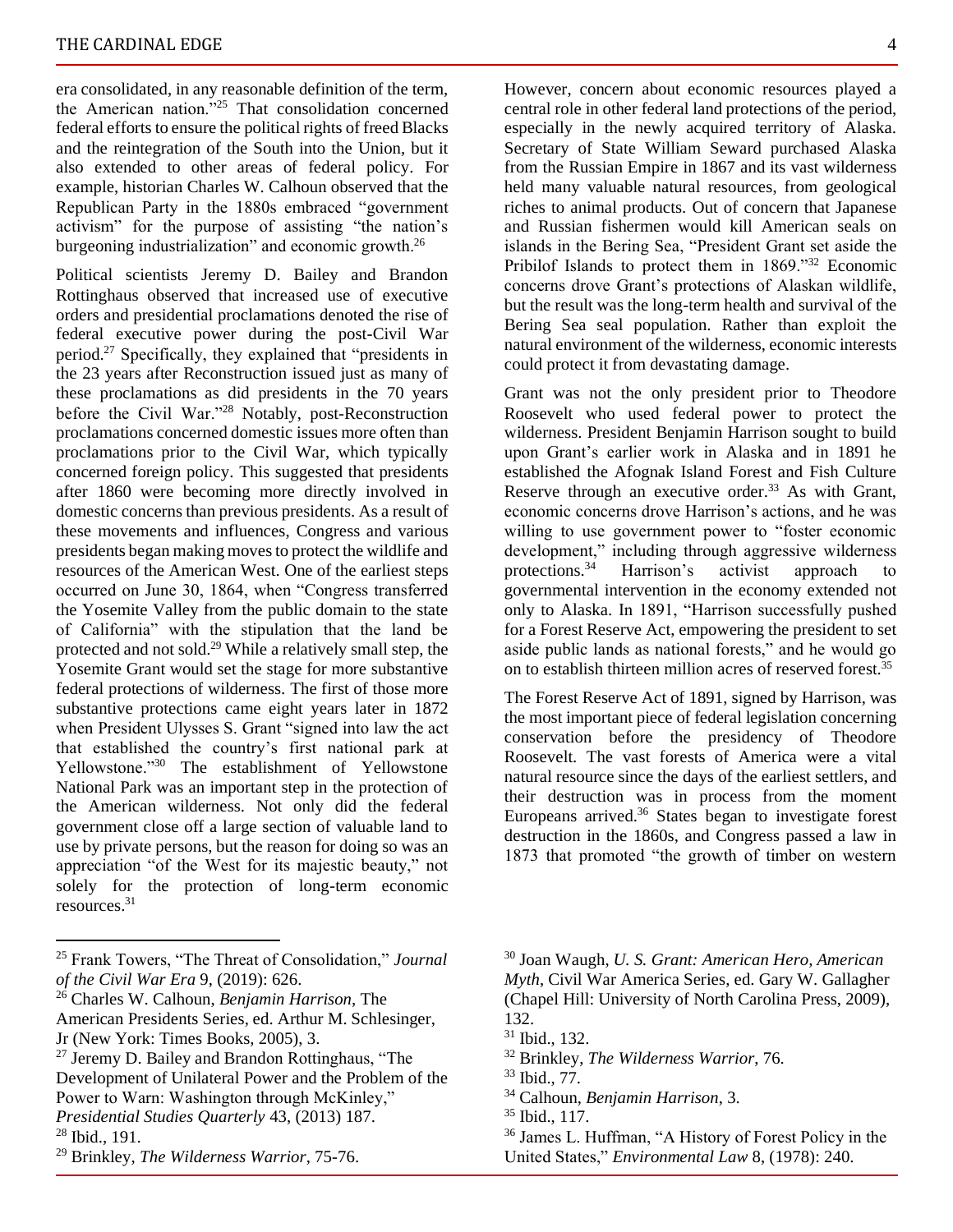prairies."<sup>37</sup> However, these efforts failed to stop the destruction of forests. The Act of March 3, 1891—now known as the Forest Reserve Act—proved to be more successful than previous efforts at forest conservation. The act allowed the president to create forest reserves, within which no person could cut down trees, build roads, mine minerals, or graze animals.<sup>38</sup> The act gave the president an unprecedented amount of power when it came to federal land management, and was a clear sign that the nation had become more accepting of federal executive interference into economic spheres.

Grover Cleveland, whose two non-consecutive terms bookended Harrison's, also used federal power to promote conservation. While governor of New York, Cleveland supported the state legislature in its move to "set aside lands in the vicinity of Niagara Falls deemed necessary to preserving the scenery."<sup>39</sup> He was also a vigorous advocate for conservation of the Adirondack Mountains. Cleveland's limited conservationist ethos followed him into federal office, and shortly after assuming the presidency for the second time in 1893 he requested that Congress pass legislation strengthening the Forest Reserve Act passed under Harrison.<sup>40</sup> Congressional representatives from western states ensured that no such legislation passed, but Cleveland did use his authority under the Forest Reserve Act to establish "two reserves in Oregon containing a combined total of four and one-half million acres."<sup>41</sup>

Cleveland's most expansive use of executive power for the sake of conservation came four years later at the end of his second term. After Congress failed to pass legislation that strengthened the Forest Reserve Act while also providing security for settlers, Cleveland took executive action and "created thirteen new forest reserves, incorporating over 21 million acres of timberland from Washington to Wyoming."<sup>42</sup> The reserves were dubbed the "Midnight Reserves" because Cleveland created them only ten days before his term expired.<sup>43</sup> Opposition was immediate among states in the West, but Cleveland's actions were a sure sign that executive authority over conservation would be strongly exercised.

- <sup>39</sup> Henry F. Graff, *Grover Cleveland*, The American Presidents Series, ed. Arthur M. Schlesinger, Jr. (New York: Times Books, 2002), 41.
- <sup>40</sup> G. Michael McCarthy, "The Forest Reserve Controversy: Colorado under Cleveland and McKinley," *Journal of Forest History* 20, (1976): 80.
- <sup>41</sup> Huffman, "A History of Forest Policy in the United States," 260.

William McKinley inherited the ensuing controversy over the Midnight Reserves, and he continued Cleveland's policy of standing by their creation while also pushing for a law that respected the proclaimed rights of pioneers in the West. Eventually Congressed passed a compromise bill limiting some of the gains made under Cleveland, but McKinley was still generally favorable towards the limited conservation ethos held by Harrison and Cleveland.<sup>44</sup> Importantly, McKinley welcomed renowned forester Gifford Pinchot—who later became the first head of the United States Forest Service in 1905—into his administration.<sup>45</sup>

The conservation efforts of Grant, Harrison, Cleveland, and McKinley indicated a clear cultural and legislative shift towards active federal legislation and executive action when it came to wilderness protections. Brinkley concluded that the actions of those presidents "proved that the federal government could, when necessary, intervene effectively to help mammals survive as species" and that the government would protect the wilderness environment "if the reason for doing so was economically compelling."<sup>46</sup> However, their small steps did not mean that conservation was the primary government approach to dealing with wilderness. Resource extraction, economic development, and respect for private property ownership still dominated the United States government's handling of the vast lands in the West.

For example, Grant oversaw the continued selling of federal public lands to settlers in an effort to civilize the vast emptiness of the West. Furthermore, in the same year that he established Yellowstone as a national park, Grant "sign[ed] off on a mining act" and in 1873 he signed three land management acts which "were meant to 'unlock' the treasures that would employ thousands and enrich business."<sup>47</sup> Grant was also hesitant to enforce the conservation laws he did pass. For example, Yellowstone did not have a dedicated service to prevent the poaching of wildlife until military administration of the park was established in 1886, and even then, troops stationed at Yellowstone lacked the skills and support they needed to prevent poaching.<sup>48</sup> Additionally, "game laws were practically nonexistent in much of the interior west … up

<sup>46</sup> Brinkley, *The Wilderness Warrior*, 77.

<sup>37</sup> Ibid., 244.

<sup>38</sup> Ibid., 259-260.

<sup>&</sup>lt;sup>42</sup> McCarthy, "The Forest Reserve Controversy," 84.

<sup>43</sup> Huffman, "A History of Forest Policy in the United States," 262.

<sup>44</sup> McCarthy, "The Forest Reserve Controversy," 86.

 $45$  Ibid., 87.

<sup>47</sup> Waugh, *U.S. Grant*, 132.

<sup>48</sup> Thomas C. Rust, "An 'Undesirable Station': U.S. Army Soldiers at Fort Yellowstone and the Creation of the National Park Service Ranger Program," *Montana The Magazine of Western History* 67, (2017): 20.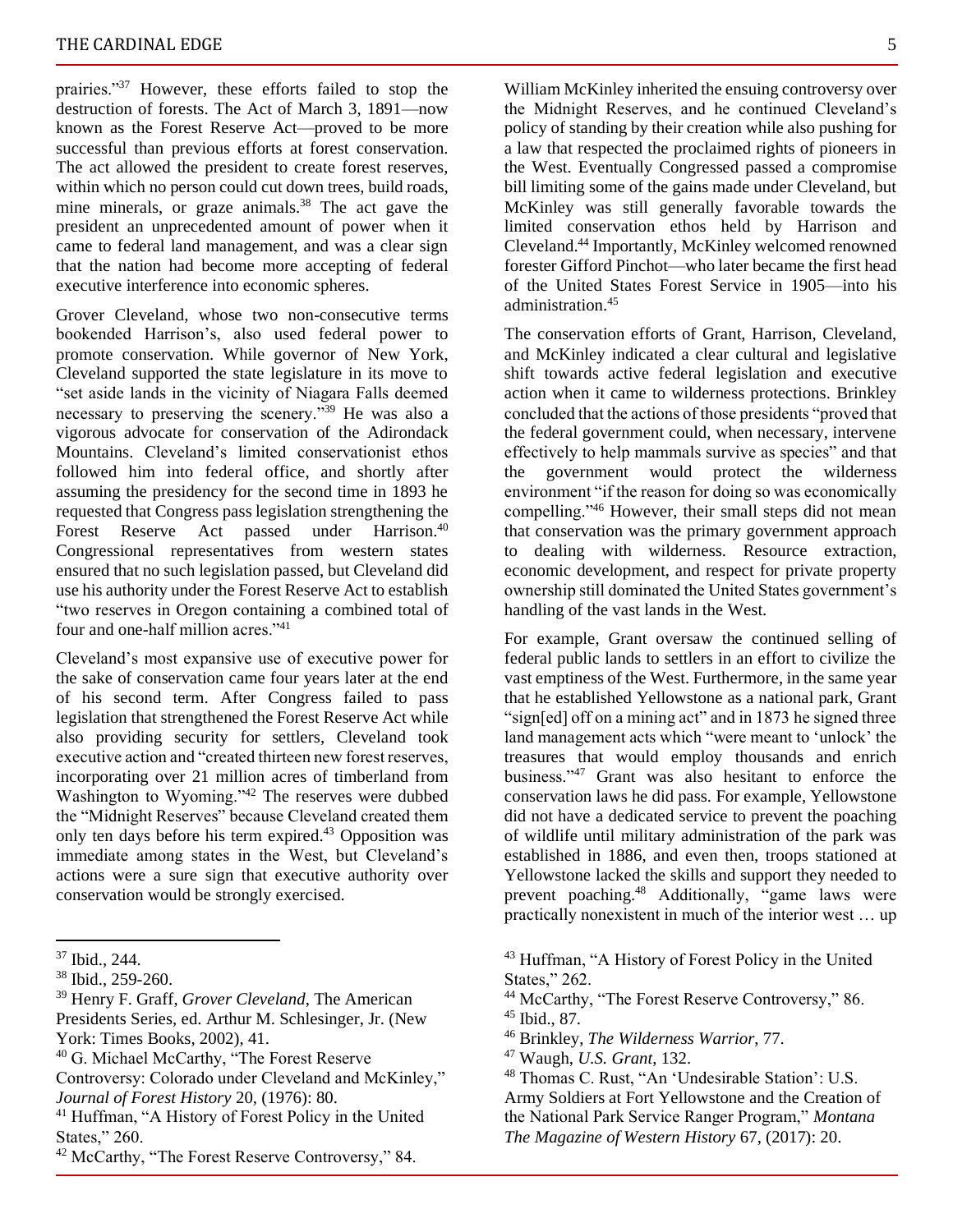until the 1890s."<sup>49</sup> The federal government was embracing wilderness conservation, but without the vigor and financial support necessary to adequately protect the land and wildlife.

Local resistance by some western states also limited how much presidents could accomplish when it came to conservation. This resistance was especially true regarding Cleveland's efforts to establish forest reserves in Colorado. All four members of Colorado's congressional delegation were opposed to Cleveland's conservation efforts, viewing the reserves as a violation of the pioneers' rights.<sup>50</sup> Even the creation of Yellowstone National Park in 1872 was not greeted with unanimous enthusiasm by nearby residents, as some feared that the park would keep the area a wilderness and prevent roads and other items of economic development from being built.<sup>51</sup> These sentiments again echoed the perennial debate between frontier settlers and eastern elites epitomized by Jackson and Adams—about how to deal with America's vast natural resources.

By the 1890s however, American culture had changed since the Age of Jackson. Opposition to conservation among western settlers remained strong;<sup>52</sup> but the cultural and intellectual effects of humane naturalism, romanticism, scientific interest in the West, and comfort with federal power created an environment where conservation protections became a legitimate legislative response to dealing with the wilderness. The actions of the presidents from Grant to McKinley demonstrated the development of that environment, especially through the establishment of forest reserves. Yet, as Brinkley observed, "they all lacked long-term vision, concerned instead with only the forest issues and water-shortage emergencies of the moment."<sup>53</sup> However, their actions set the stage for a president steeped in an appreciation for nature and with the energy to utilize the power of the executive office to take dramatic steps in the name of wilderness conservation. Theodore Roosevelt was that president.

Roosevelt took the work that the previous administrations did on conservation and expanded upon it. Instead of remaining a significant but marginal part of a president's agenda, Roosevelt turned conservation into "a national

priority."<sup>54</sup> By the end of his time in office, Roosevelt created over 130 million acres of forest reserves, over 50 wildlife sanctuaries, five national parks (including Crater Lake and Mesa Verde), and 18 national monuments (including Devils Tower and much of the Grand Canyon).<sup>55</sup> Most importantly to Roosevelt, he created sixteen federal bird refuges, arguing that he had the power to do so because no law prevented him from it.<sup>56</sup> He shaped the way that conservation in America developed and used his energy and willingness for executive action to ensure that America's natural resources and wilderness were conserved. Grant, Harrison, and Cleveland had all done impactful work on conservation, but Roosevelt was the paragon of executive action on behalf of conservation.

Notably, Roosevelt's successful conservation policies were not implemented by him alone. Gifford Pinchot, who had served as the nation's top forester in the McKinley administration, aided Roosevelt in enacting conservationist policies. Pinchot led the conservationist movement during its political acceptance in the 1890s, and he used his knowledge of forest science and his family connections to influence policy.<sup>57</sup> Pinchot's view of conservation centered on the "efficient and rational management of natural resources," and he lobbied for the transfer of the forest reserves from the Department of the Interior to the Department of Agriculture in order to maximize their efficient management.<sup>58</sup> Pinchot got his wish in 1905 when Congress approved the creation of the United States Forest Service under the purview of the Agriculture Department, where forestry management under Pinchot "met current needs without destroying future options."<sup>59</sup> However, Pinchot's actions do not diminish Roosevelt's own investment in the adoption of conservationist policies. Both men led the movement that made conservation a leading national objective at the beginning of the twentieth century.<sup>60</sup>

However, Roosevelt, more so than Pinchot, was an agglomeration of all the various movements that made conservation a cultural and legal reality in late-nineteenth and early-twentieth century America. He was an ardent naturalist and hunter with a deep understanding of—and

<sup>49</sup> Brinkley, *The Wilderness Warrior*, 9.

<sup>50</sup> McCarthy, "The Forest Reserve Controversy," 82.

<sup>51</sup> Cramton, *The Early History of Yellowstone*, 25.

<sup>52</sup> McCarthy, "The Forest Reserve Controversy," 88.

<sup>53</sup> Brinkley, *The Wilderness Warrior*, 14.

<sup>54</sup> Steven Mintz, "'Taking Stock of Our National

Resources': A Request from Theodore Roosevelt, 1908," *OAH Magazine of History* 21, (2007): 45.

<sup>55</sup> Ibid., 45.

<sup>56</sup> Edmund Morris, *Theodore Rex* (New York: Random House, 2001), 519.

<sup>57</sup> Huffman, "A History of Forest Policy in the United States," 258.

<sup>58</sup> Mintz, "'Taking Stock of Our National Resources,'" 46.

<sup>59</sup> Huffman, "A History of Forest Policy in the United States," 268.

<sup>60</sup> Ibid., 265.